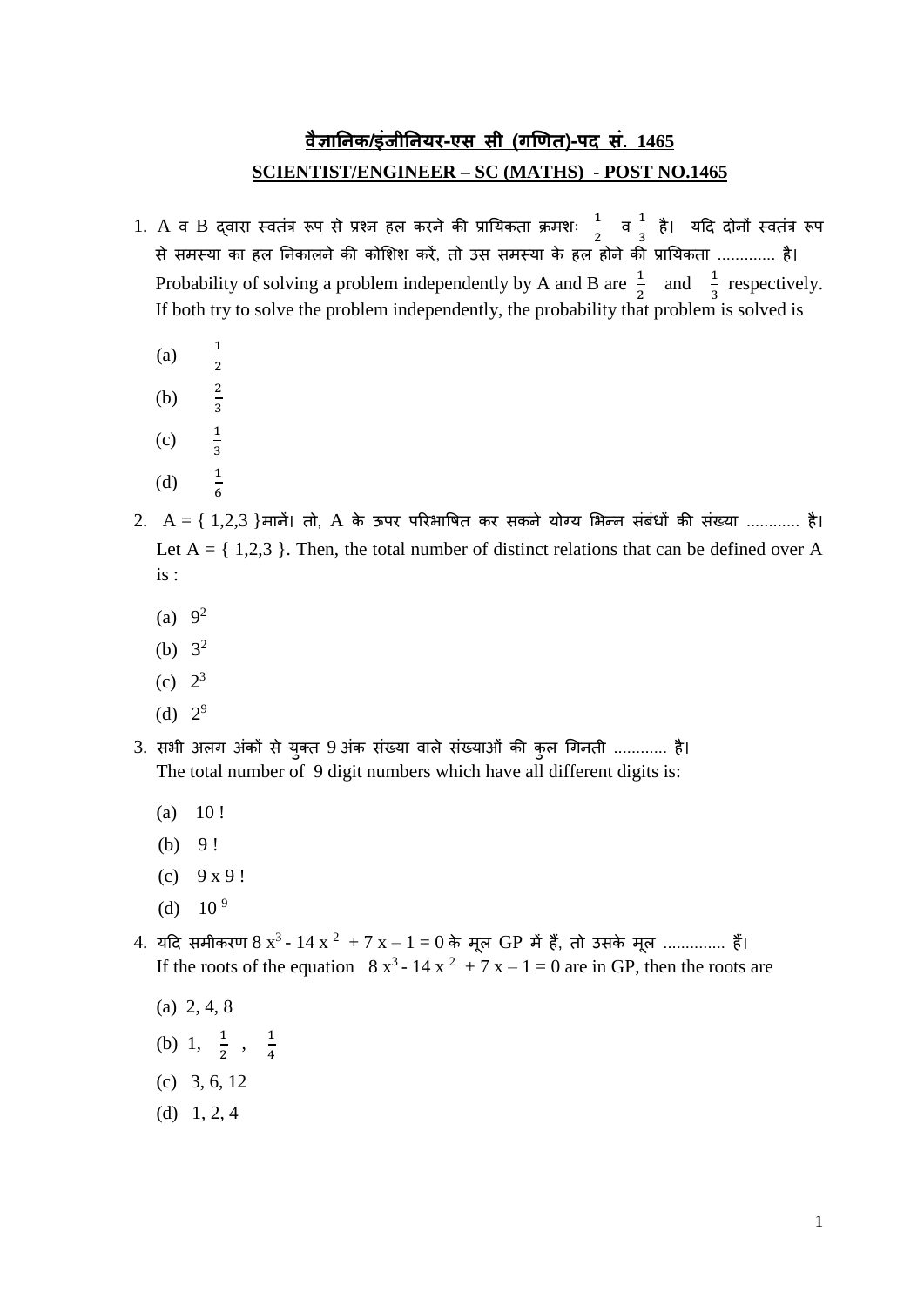- $5. \, x^2 + 2y^2 2x + 3y + 2 = 0$  दीर्घवृत्त की उत्केंद्रता .................. है। Eccentricity of the ellipse  $x^2 + 2y^2 - 2x + 3y + 2 = 0$  is
	- $(a)$  $\frac{1}{\sqrt{2}}$
	- (b) <sup>1</sup>  $\frac{1}{2}$
	- (c) 1 √3
	- (d)  $\frac{1}{2\sqrt{2}}$

6. दिए गए आव्यूह (मैट्रिक्स) का सबसे बड़ा अभिलक्षणिक(आइगेन) मान .............. है।

- $\blacksquare$ 1 4 16 4 16 1  $\begin{bmatrix} 16 & 1 & 4 \end{bmatrix}$ ] The largest eigen value of matrix
- [  $1 \t 4 \t 161$  $\begin{vmatrix} 4 & 16 & 1 \\ 16 & 1 & 4 \end{vmatrix}$  $1 \quad 4$ ]
- (a) 16
- (b) 48
- (c) 21
- (d) 64
- $7.$   $\,$ n का शून्येतर मान, जिसके लिए  $(3xy^2+n^2x^2y)dx+ (nx^3+3x^2y)dy=0, x\neq 0$  अवकल समीकरण यथातथ बन जाएगी, वह............. है।

The non-zero value of n for which the differential equation  $(3xy^{2}+n^{2}x^{2}y)dx + (nx^{3}+3x^{2}y)dy=0, x\neq 0$ , becomes exact is

- (a) -3
- (b)  $-2$
- (c) 2
- (d) 3

8.  $\sum_{n=1}^{\infty} \tan^{-1} \frac{2}{n^2}$  $n<sup>2</sup>$  $\sum_{n=1}^{\infty} \tan^{-1} \frac{2}{n^2} =$ 

- (a)  $\frac{\pi}{2}$
- 
- (b)  $\frac{\pi}{4}$
- (c)  $3\pi$ 4
- (d)  $\pi$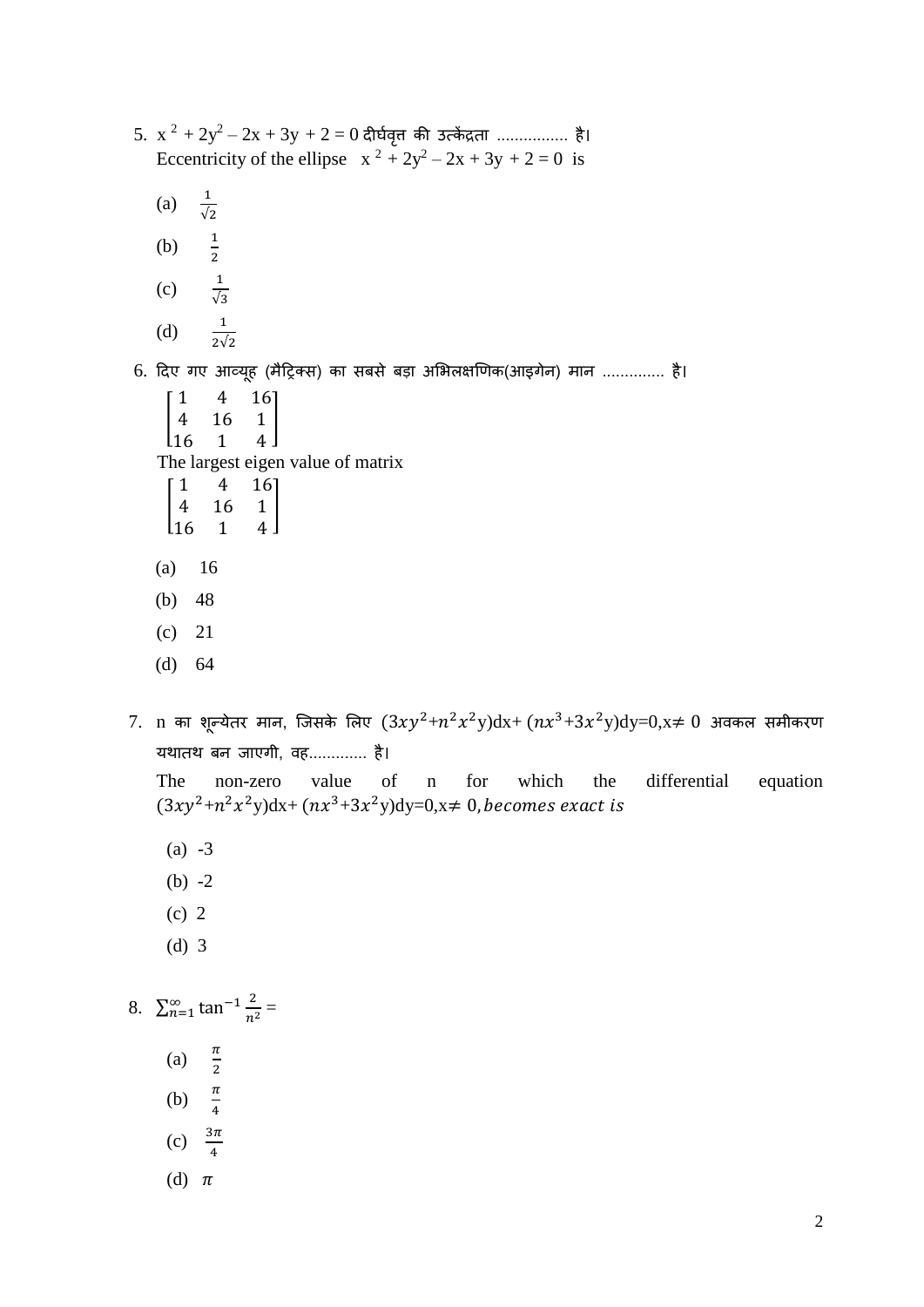- $9. a = 3i + 4j 2k$  के समांतर मात्रक सदिश ................. है। The unit vector parallel to  $a = 3i + 4j - 2k$  is
	- (a)  $\sqrt{29}$  (3*i* + 4*i* 2*k*)
	- (b)  $\frac{1}{\sqrt{2}}$  $\frac{1}{\sqrt{29}}(3i + 4j - 2k)$
	- (c) 29  $(3i + 4j 2k)$
	- (d)  $\frac{1}{29}$   $(3i + 4j 2k)$
- 10. श्रेणी  $1 + \frac{5}{3}$  $\frac{5}{3} + \frac{5}{3}$  $rac{5}{3}$ .  $rac{7}{6}$  $\frac{7}{6} + \frac{5}{3}$  $rac{5}{3} \cdot \frac{7}{6}$  $\frac{7}{6} \cdot \frac{9}{9}$  $\frac{9}{9}+$ ··· का योगफल ................. के समान है।

The sum of the series :  $1 + \frac{5}{3}$  $\frac{5}{3} + \frac{5}{3}$  $\frac{5}{3} \cdot \frac{7}{6}$  $\frac{7}{6} + \frac{5}{3}$  $\frac{5}{3} \cdot \frac{7}{6}$  $\frac{7}{6} \cdot \frac{9}{9}$  $\frac{9}{9}$  +… is equal to

- (a)  $3\sqrt{2}$
- (b)  $9\sqrt{3}$
- (c) 5√7
- (d) 3√6

11. मैट्रिक्स  $A = \begin{bmatrix} 2 & 3 \\ 2 & 3 \end{bmatrix}$  $\begin{bmatrix} 2 & 3 \ \chi & \gamma \end{bmatrix}$ लें। यदि  ${\rm A}$  का अभिलक्षणिक(आइगेन) मान  $4$  व  $8$  है, तो........... Consider the following matrix,  $A = \begin{bmatrix} 2 & 3 \\ x & y \end{bmatrix}$  $\begin{bmatrix} 2 & 3 \\ x & y \end{bmatrix}$ . If the eigen values of A are 4 and 8, then

- (a)  $x = 4, y = 10$
- (b)  $x = 5, y = 8$
- (c)  $x = -3, y = 9$
- (d)  $x = -4, y = 10$

12.  $\lim_{n\to\infty} \frac{2^{n+1} + 3^{n+1}}{2^n + 3^n}$  $\frac{+3}{2^n+3^n}$  बराबर/equals

- (a) 3
- (b) 2
- (c) 1
- (d) 0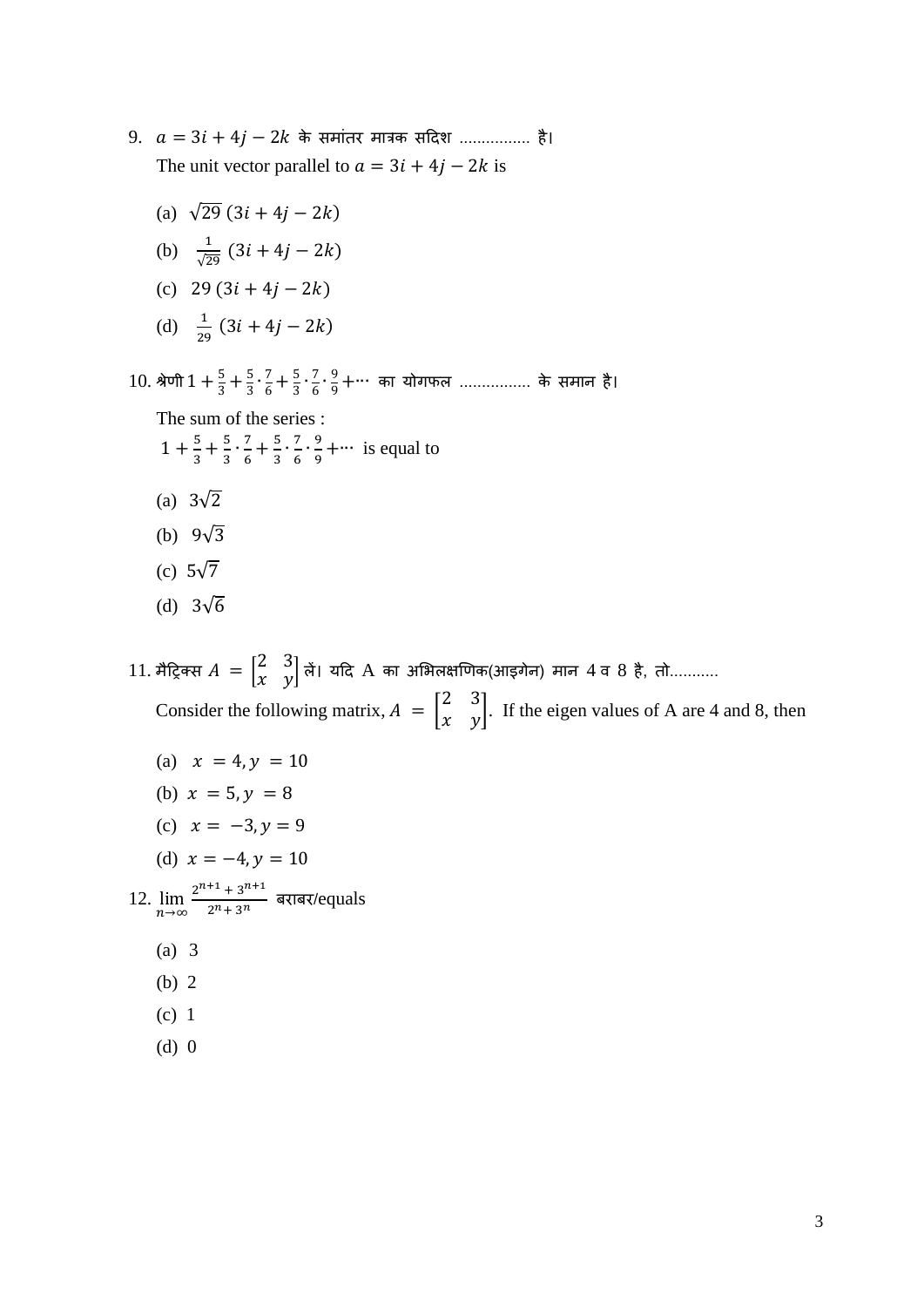13. [ 1 4 8 2 10 22 0 4 12 |आव्यूह का रैंक............. है। The rank of the matrix | 1 4 8 2 10 22 0 4 12 ] is (a) 3 (b) 1 (c) 2  $(d)$  0 14. यदि  $A = |$  $\cos \frac{\pi}{4}$  $\frac{\pi}{4}$  sin $\frac{\pi}{4}$  $-\sin\frac{\pi}{4}$   $\cos\frac{\pi}{4}$ 4  $|$  है, तो न्यूनतम धनात्मक पूर्णांक 'n' का मान क्या होगा, यदि A<sup>n</sup> आर्डर 2 का तत्समक आव्यूह हो। If  $A =$  $\cos \frac{\pi}{4}$  $\frac{\pi}{4}$  sin  $\frac{\pi}{4}$  $-\sin\frac{\pi}{4}$   $\cos\frac{\pi}{4}$ 4 , then the least positive integer 'n', such that  $A<sup>n</sup>$  is the identity matrix of order 2; is: (a) 4 (b) 16 (c) 12 (d) 8

15.  $x^2 + x - 1 = 0$  समीकरण के वास्तविक मूल की संख्या .................. है। The number of real roots of the equation  $x^2 + x - 1 = 0$ 

- (a) 0
- (b) 2
- (c) 1
- (d) 3

16.  $\sin(67\frac{1}{2}) + \cos(67\frac{1}{2})$  is

(a)  $\frac{1}{2}\sqrt{4+2\sqrt{2}}$ (b)  $\frac{1}{2}\sqrt{4-2\sqrt{2}}$ 

$$
(c) \qquad \frac{1}{4}\sqrt{4+2\sqrt{2}}
$$

(d) 
$$
\frac{1}{4}\sqrt{4-2\sqrt{2}}
$$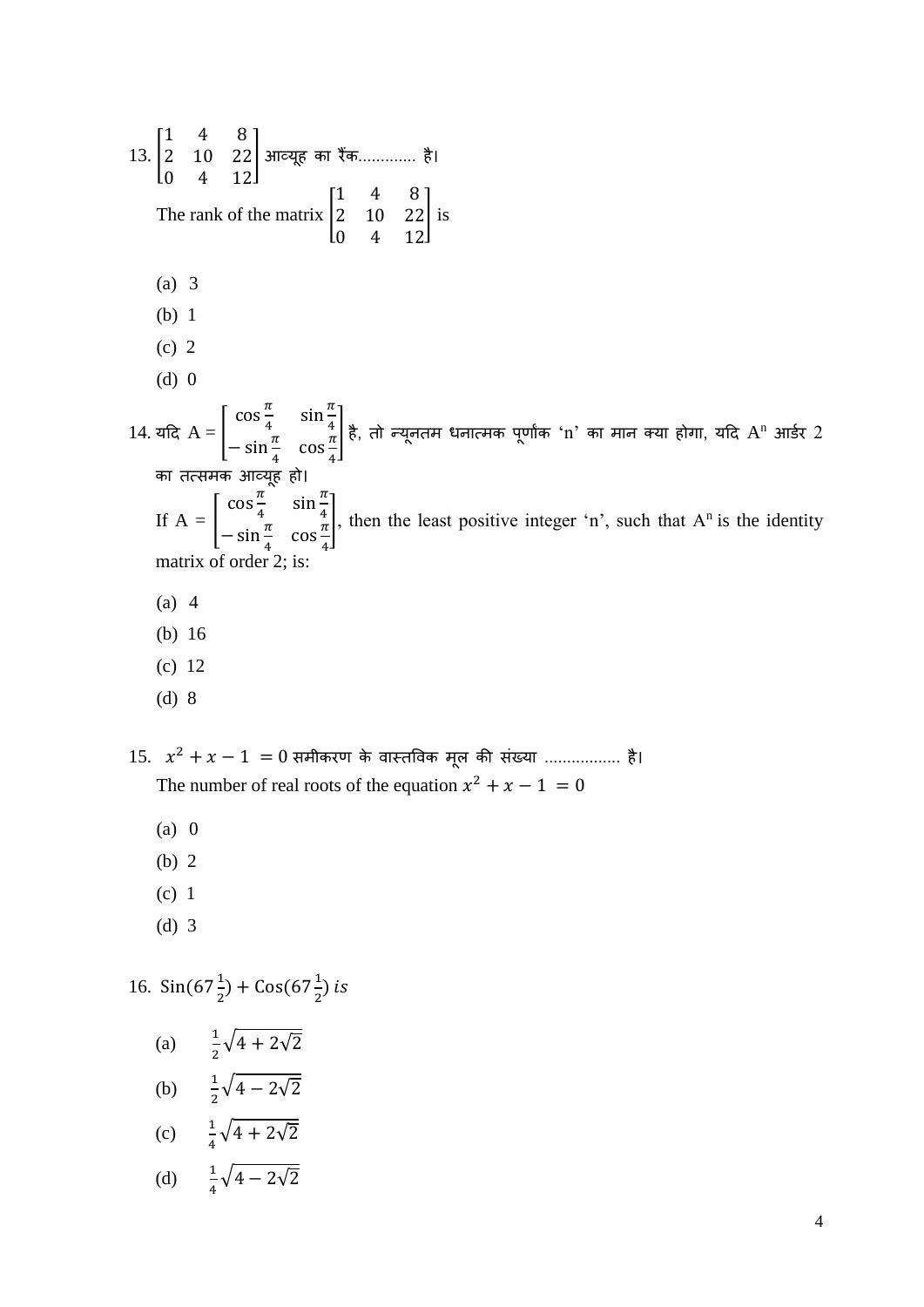- 17. पॉइंट $(16, 8)$  में वक्र  $x^2 = 32y$  व  $y^2 = 4x$  का प्रतिच्छेद कोण ................. है। The angle of intersection between the curve  $x^2 = 32y$  and  $y^2 = 4x$  at point (16, 8) is
	- $(a) 60$
	- (b) 90
	- (c) tan<sup>-1</sup>  $\left(\frac{3}{5}\right)$  $\frac{5}{5}$
	- (d) tan<sup>-1</sup>  $\left(\frac{4}{3}\right)$  $\frac{1}{3}$

18. पांच दशमलव स्थान तक के लिए 1001 का घनमूल मान ............... है। The value of cube root of 1001 up to five decimal places is

- (a) 10.03333
- (b) 10.00333
- (c) 10.00033
- (d) 10.00003

19. जब  $\vec{p} = 2\vec{i} - 3\vec{j} + \vec{k}$  तथा  $\vec{q} = 8\vec{i} + \varepsilon \vec{j} + 4\vec{k}$  समांतर में हैं, तो  $\varepsilon$  का मान ................. होगा। The value of  $\varepsilon$  when  $\vec{p} = 2\vec{i} - 3\vec{j} + \vec{k}$  and  $\vec{q} = 8\vec{i} + \varepsilon \vec{j} + 4\vec{k}$  are parallel is:

- $(a) -2$
- (b) -6
- $(c) -8$
- (d) -12

20.  $x = a\cos(\theta)$   $y = b\sin(\theta)$  द्वारा दिए दीर्घवृत के क्षेत्रफल का पता लगाएं। Find the area of ellipse given by  $x = a\cos(\theta)$   $y = b\sin(\theta)$ 

- (a)  $2\pi ab$
- (b)  $\pi ab$
- (c)  $4\pi ab$
- (d)  $\frac{1}{3} \pi ab$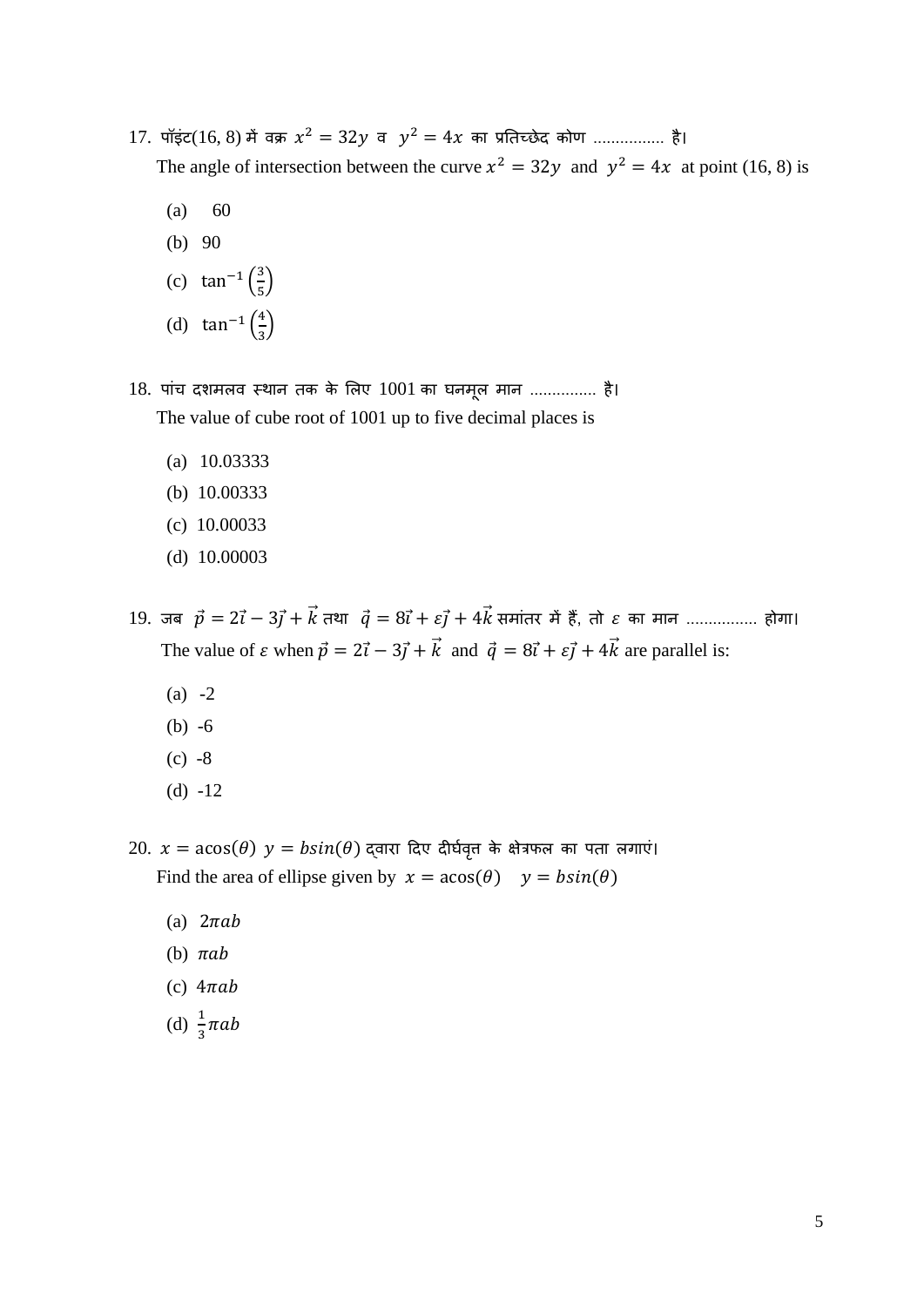- $21. \Phi = 2x^2y xz^3$  के लिए  $\nabla^2\Phi$  का मान ..............है। Value of  $\nabla^2 \Phi$ , for  $\Phi = 2x^2y - xz^3$ 
	- (a)  $4y 6xz$
	- (b)  $4xy 6z$
	- (c)  $4z 6xy$
	- (d)  $4x 6xz$

 $22. 5 \sin(2t) - 3 \cos(2t)$  का लाप्लास रूपांतर ............. है। Laplace Transform of  $5 \sin(2t) - 3 \cos(2t)$  is

| (a) | $10 + 3s$              |
|-----|------------------------|
|     | $s^2 + 4$              |
| (b) | $10 - s$<br>$s^2 + 4$  |
| (c) | 10+s<br>$s^2 + 4$      |
| (d) | $10 - 3s$<br>$s^2 + 4$ |

 $23$ . एक बैग में 3 लाल, 6 सफेद तथा 7 नीले रंग के गेंद हैं। दो गेदों को एक-एक करके बाहर निकाला जाता है। यदि पहले निकाले गेंद को वापस बैग में नहीं रखा गया हो, तो ऐसी स्थिति में पहले निकलने वाले गेंद के सफेद तथा दूसरे निकलने वाले गेंद के नीले होने की प्रायिकता क्या है?

A bag contains 3 red, 6 white and 7 blue balls. Two balls are drawn one by one. What is the probability that first ball is white and second ball is blue when the first drawn ball is not replaced in the bag?

- (a)  $\frac{9}{40}$
- (b)  $\frac{3}{40}$
- 
- (c)  $\frac{7}{40}$
- (d)  $\frac{6}{40}$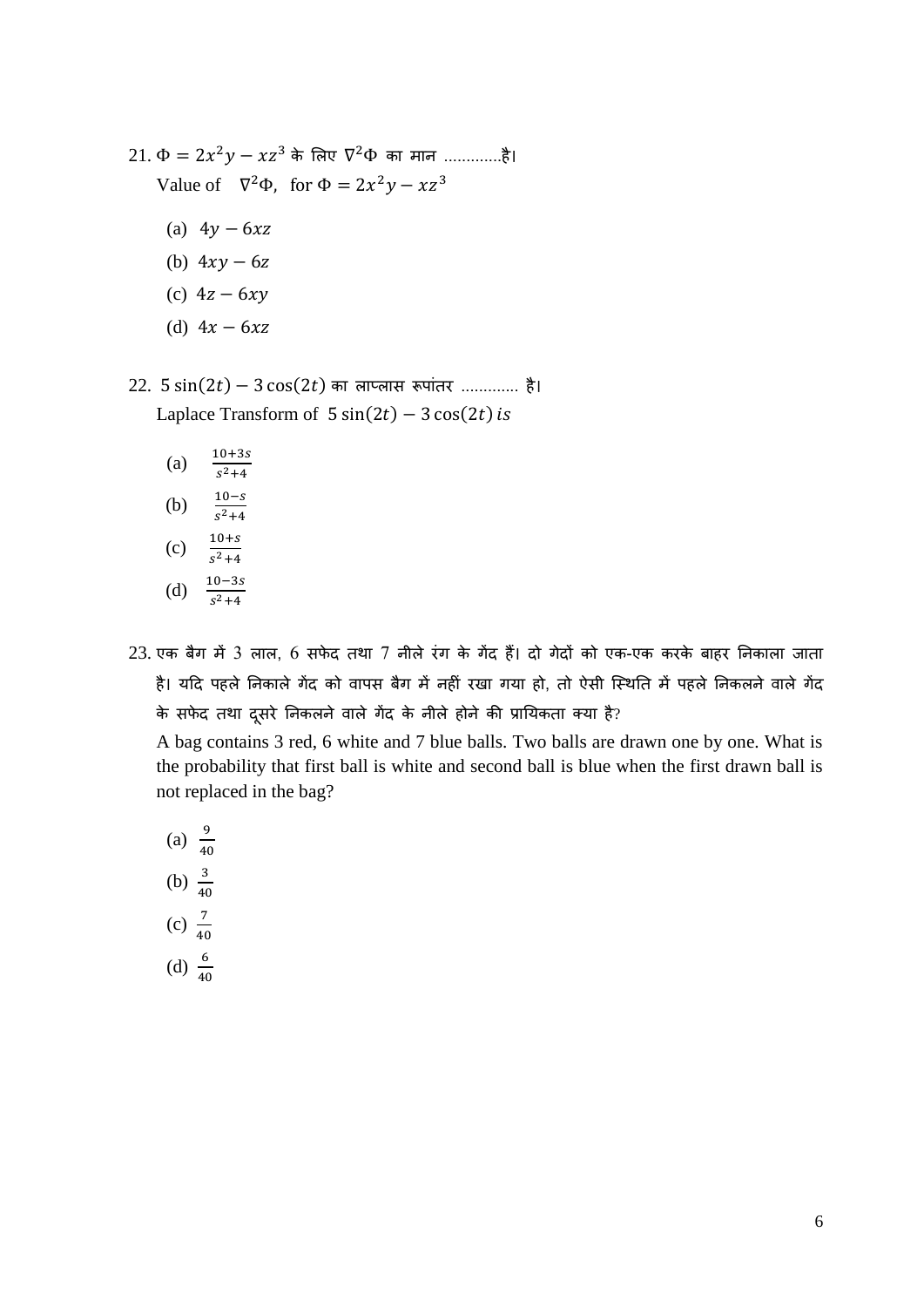$24. x + \lambda y + 1 = 0$ ,  $\lambda x + y + 1 = 0$  व  $x + y + \lambda = 0$  के समीकरण निकाय अविरोधी निकाय हैं। अतः  $\lambda$  का संभाव्य मान ......... है।

The system of equations  $x + \lambda y + 1 = 0$ ,  $\lambda x + y + 1 = 0$  and  $x + y + \lambda = 0$  is consistent. Therefore the possible values of  $\lambda$  is

- $(a) -4$  या/or 1
- $(b) -3$  या/or 1
- (c)  $-2 \pi / \text{or} 1$
- $(d) -1$  या/or 1
- 25. यहां भौतिकी के 3, गणित के 4 तथा रसायन की 5 पुस्तकें हैं। प्रत्येक विषय के एक पुस्तक को सम्मिलित करते हुए कितने अलग संग्रहण बनाए जा सकते हैं?

There are 3 books of physics, 4 of mathematics and 5 of chemistry. How many different collections can be made such that each collection consists of one book of each subject?

- (a) 60
- (b) 64
- (c) 53
- (d) 52

26.  $\lim_{n \to \infty} \sum_{k=1}^{n} \frac{1}{\sqrt{n^2+1}}$  $\sqrt{n^2+kn}$  $\frac{n}{k\text{=1}} \frac{1}{\sqrt{n^2\text{+}kn}}$  का मान ............... है। The value of  $\lim_{n \to \infty} \sum_{k=1}^{n} \frac{1}{\sqrt{n^2}}$ .  $\sqrt{n^2+kn}$  $\frac{n}{k+1} \frac{1}{\sqrt{n^2 + kn}}$  is

- (a)  $2\sqrt{2} 1$
- (b)  $2(\sqrt{2}-1)$
- (c)  $2 \sqrt{2}$
- (d)  $\frac{1}{2}(\sqrt{2}-1)$

27.  $\int_{z=0}^{1} \int_{y=0}^{z} \int_{y=0}^{y} xy^{2}$  $x=0$ Z  $y=0$ 1  $\int_{z=0}^{1}\int_{y=0}^{z}\int_{x=0}^{y}xy^{2}\,z^{3}\,dxdydz$  का मान ............. है। The value of  $\int_{0}^{1} \int_{1}^{z} \int_{1}^{y} xy^{2} dy$  $x=0$ z  $y=0$ 1  $\int_{z=0}^{1} \int_{y=0}^{z} \int_{x=0}^{y} xy^{2} z^{3} dx dy dz$  is

(a)  $\frac{1}{90}$ (b)  $\frac{1}{50}$ (c)  $\frac{1}{45}$ 

(d)  $\frac{1}{10}$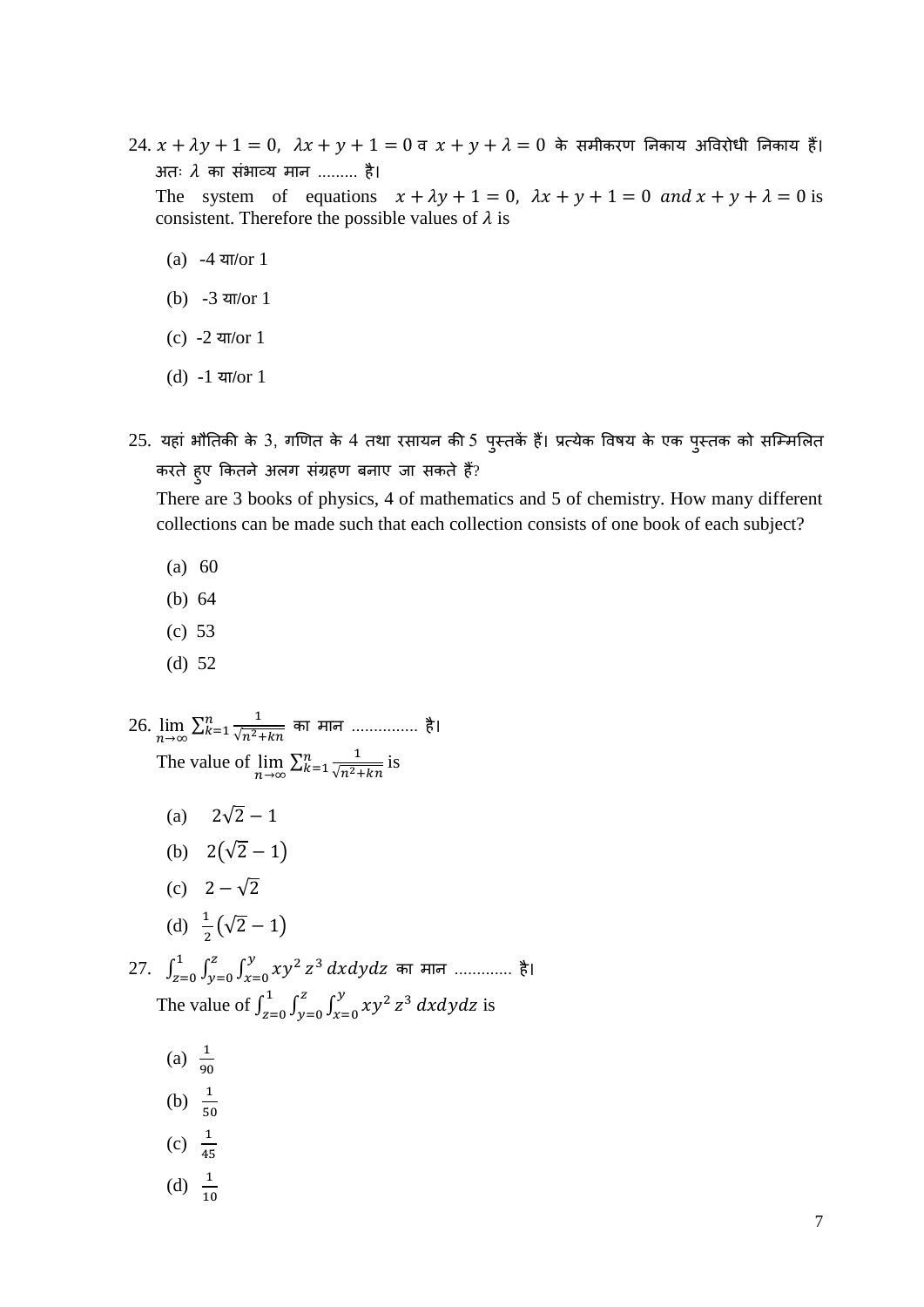- 28. P को 10 के सारणिक से युक्त 4x4 मैट्रिक्स मानें। मैट्रिक्स -3P का सारणिक ............... है। Let P be a 4x4 matrix with determinant 10. The determinant of the matrix -3P is
	- (a) -810
	- (b)  $-30$
	- (c) 30
	- (d) 810

29.  $A = |$  $a -1 4$  $0$   $b$  7 0 0 3  $|$ को वास्तविक प्रविष्टियों का मैट्रिक्स मानें। यदि A के सभी अभिलक्षणिक(आइगेन) मान के गुणन का योग क्रमशः  $10$  व  $30$  है, तो  $a^2 + b^2$  .................... के बराबर है। Let  $A = |$  $a -1 4$  $0$   $b$  7 0 0 3 ] be a matrix with real entries. If the sum of the product of all the eigen values of A are 10 and 30 respectively, then  $a^2 + b^2$  equals

- (a) 29
- (b) 40
- (c) 58
- (d) 65

30. अवकल समीकरण  $\frac{dy}{dx} = \frac{2x^2 + y}{x - 2y^2}$  $\frac{22}{x-2y^2}$  का समाकलन गुणक ........ है। An integrating factor of the differential equation  $\frac{dy}{dx} = \frac{2x^2 + y}{x - 2y^2}$  $\frac{2x+ y}{x-2y^2}$  is

- (a)  $\frac{1}{y}$
- 
- (b)  $\frac{1}{y^2}$
- $(c)$   $y$
- (d)  $y^2$

 $31.$  फील्ड R में  $V$  को सभी 6  $\times$  6 वास्तविक मैट्रिक्सों की सदिश समष्टि मानें। तो सभी सममित मैट्रिक्स से युक्त उपसमष्टि V का विस्तार (डायमेन्शन) .................... है।

Let V be the vector space of all  $6 \times 6$  real matrices over the field R. Then the dimension of the subspace  $V$  consisting of all symmetric matrices is

- (a) 15
- (b) 18
- (c) 21
- (d) 35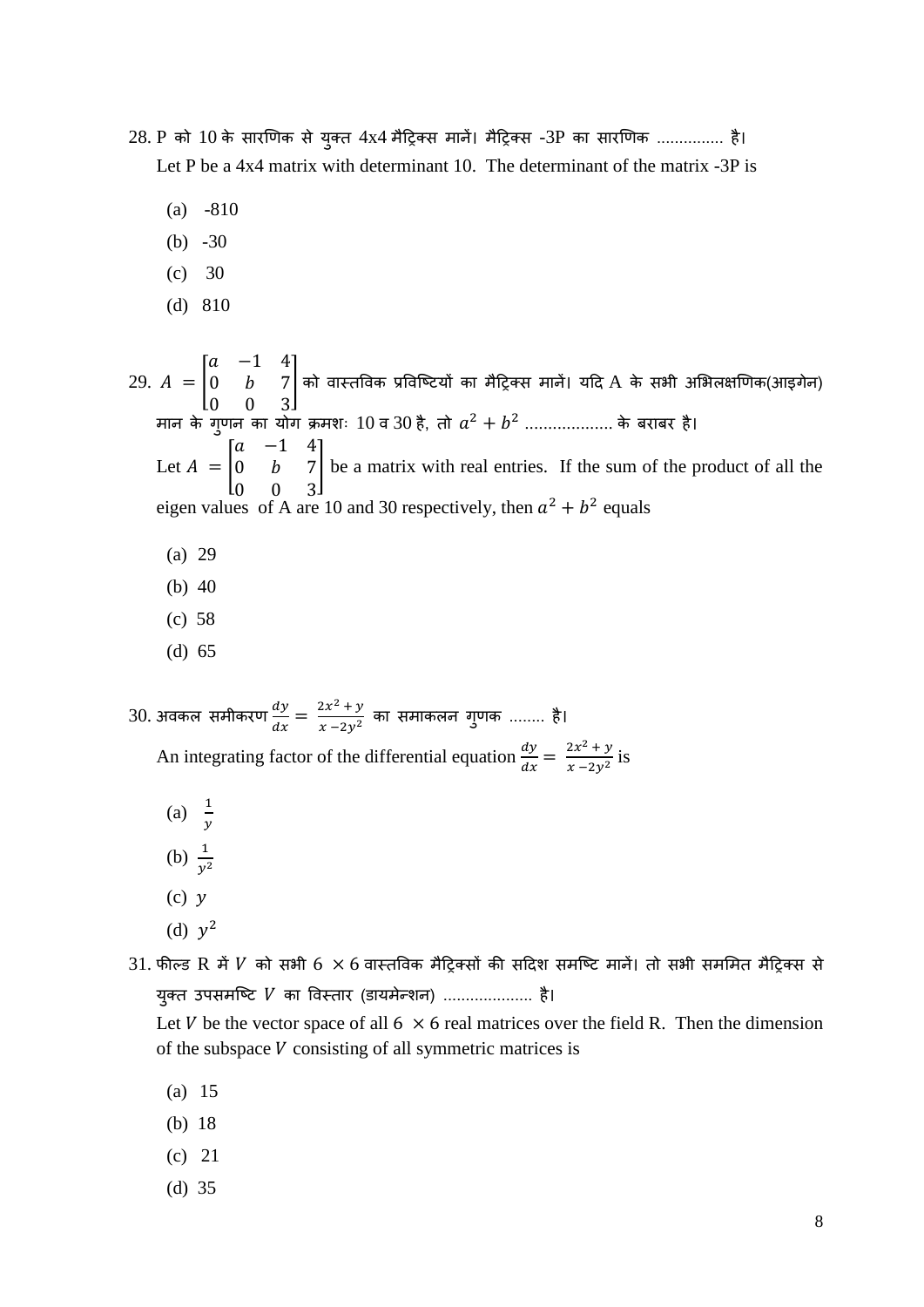$32$ .  $a$  को शून्येतर वास्तविक संख्या मानें, तो  $\lim\limits_{x\to a}\frac{1}{x^2-1}$  $\frac{1}{x^2-a^2}\int_a^x\sin(t^2)\;dt\;\;..............$ के समान होगा। Let *a* be a non-zero real number. Then  $\lim_{x \to a} \frac{1}{x^2 - 1}$  $\frac{1}{x^2-a^2}\int_a^x \sin(t^2\,) \, dt$  equals

(a) 
$$
\frac{1}{2a} \sin(a^2)
$$
  
\n(b)  $\frac{1}{2a} \cos(a^2)$   
\n(c)  $-\frac{1}{2a} \sin(a^2)$   
\n(d)  $-\frac{1}{2a} \cos(a^2)$ 

- 33. R को  $\,$   $z_{2}$  के ऊपर का बहुपद वलय तथा  $I$  को  $R$  का आदर्श मानें जो बहुपद $\,x^{3} + x + 1\,$ द्वारा जनित है। तो,  $R\big/ \overline{I}$  विभाग वलय (कोशेंट रिंग) में घटकों की संख्या ................ है। Let R be the ring of polynomials over  $z_2$  and let I be the ideal of R generated by the polynomial  $x^3 + x + 1$ . Then the number of elements in the quotient ring  $R / I$  is
	- (a) 2
	- (b) 4
	- (c) 8
	- (d) 16
- $34$ . अवकल समीकरण  $(y^2-3xy)dx \, + \, (x^2-xy)dy \, = 0 \,$  का एक समाकलन गुणांक ............... है। One of the integrating factors of the differential equation  $(y^2 - 3xy)dx + (x^2 - 1)dx$  $xy)dy = 0$  is
	- (a)  $\frac{1}{(x^2 y^2)}$ (b)  $1/(x^2y)$ (c)  $\frac{1}{(xy^2)}$ (d)  $1/(xy)$
- 35. यदि A व B, ऐसे 3 × 3 वास्तविक मैट्रिक्स हैं, कि कोटि  $(AB) = 1$  है, तो कोटि  $(BA)$  .......... **नहीं** हो सकती।
	- IF A and B are 3  $\times$  3 real matrices such that rank  $(AB) = 1$ , then rank  $(BA)$  can not be
		- (a) 0
		- (b) 1
		- $(c)$  2
		- (d) 3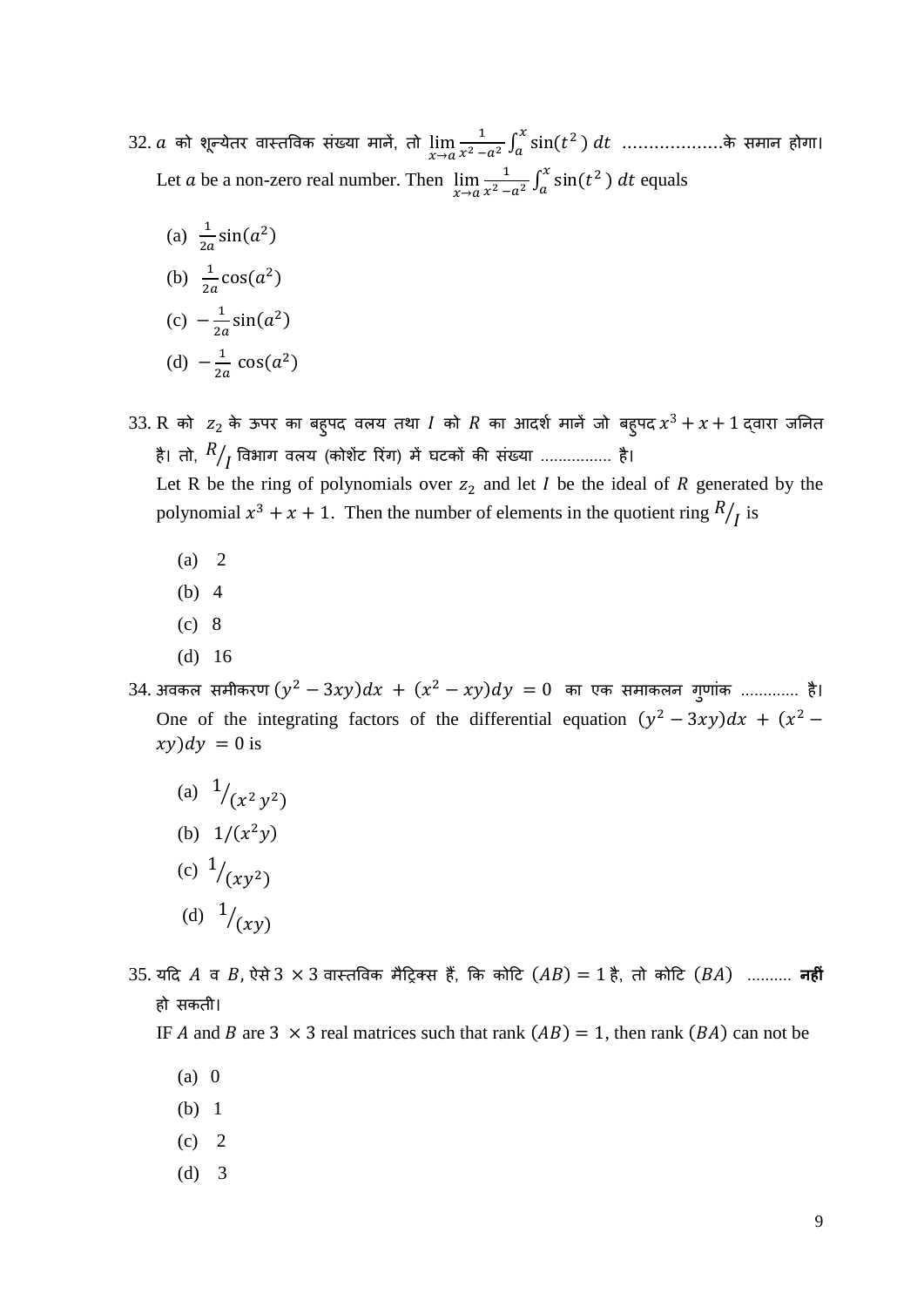| $36. i^{57} + \frac{1}{i^{125}}$ का मान  है।                                                      |
|---------------------------------------------------------------------------------------------------|
| The value of $i^{57} + \frac{1}{i^{125}}$ is :                                                    |
| $(a) -1$                                                                                          |
| (b) 0                                                                                             |
| $(c) -i$                                                                                          |
| $(d)$ 2i                                                                                          |
| 37. $\lim_{x\to 0} \frac{\sin 5x}{4x}$ का मान  है।<br>Value of $\lim_{x\to 0} \frac{\sin 5x}{4x}$ |
| (a) $\frac{4}{5}$                                                                                 |
| (b) $\frac{5}{4}$                                                                                 |
| $(c)$ 0                                                                                           |
| $(d)$ 1                                                                                           |

 $38.$   $p$  व $q$  का पता इस प्रकार लगाएं, जिससे कि  $px^2 + 5x + 2 = 0$  व $3x^2 + 10x + q = 0$  दोनों के िोनों मूल समान हों।

Find p and q such that  $px^2 + 5x + 2 = 0$  and  $3x^2 + 10x + q = 0$  have both roots in common

(a)  $p = \frac{4}{5}$  $\frac{4}{5}$   $q = \frac{3}{2}$ 2 (b)  $p = 4 q = \frac{3}{2}$ 2 (c)  $p = \frac{3}{2}$  $\frac{3}{2}$   $q = 4$ (d)  $p = 2 q = \frac{3}{2}$ 2

 $39.$  यदि  $\vec{a} = \vec{i} + \vec{j} + \vec{k}$ ,  $\vec{b} = 4\vec{i} + 3\vec{j} + 4\vec{k}$ व  $\vec{c} = \vec{i} + \alpha\vec{j} + \beta\vec{k}$  एकघाततः परतंत्र(लीनियरली डिपेन्डेंट) सदिश हैं, साथ ही |c̈ं| =  $\sqrt{3}$  हैं, तो इसमें कौन-सा सही है?

If  $\vec{a} = \vec{i} + \vec{j} + \vec{k}$ ,  $\vec{b} = 4\vec{i} + 3\vec{j} + 4\vec{k}$  and  $\vec{c} = \vec{i} + \alpha\vec{j} + \beta\vec{k}$  are linearly dependant vectors, also  $|\vec{c}| = \sqrt{3}$ , then which is true

- (a)  $\alpha = 1, \beta = -1$
- (b)  $\alpha = 1$ ,  $\beta = \pm 1$
- (c)  $\alpha = -1, \beta = \pm 1$
- (d)  $\alpha = \pm 1$ ,  $\beta = 1$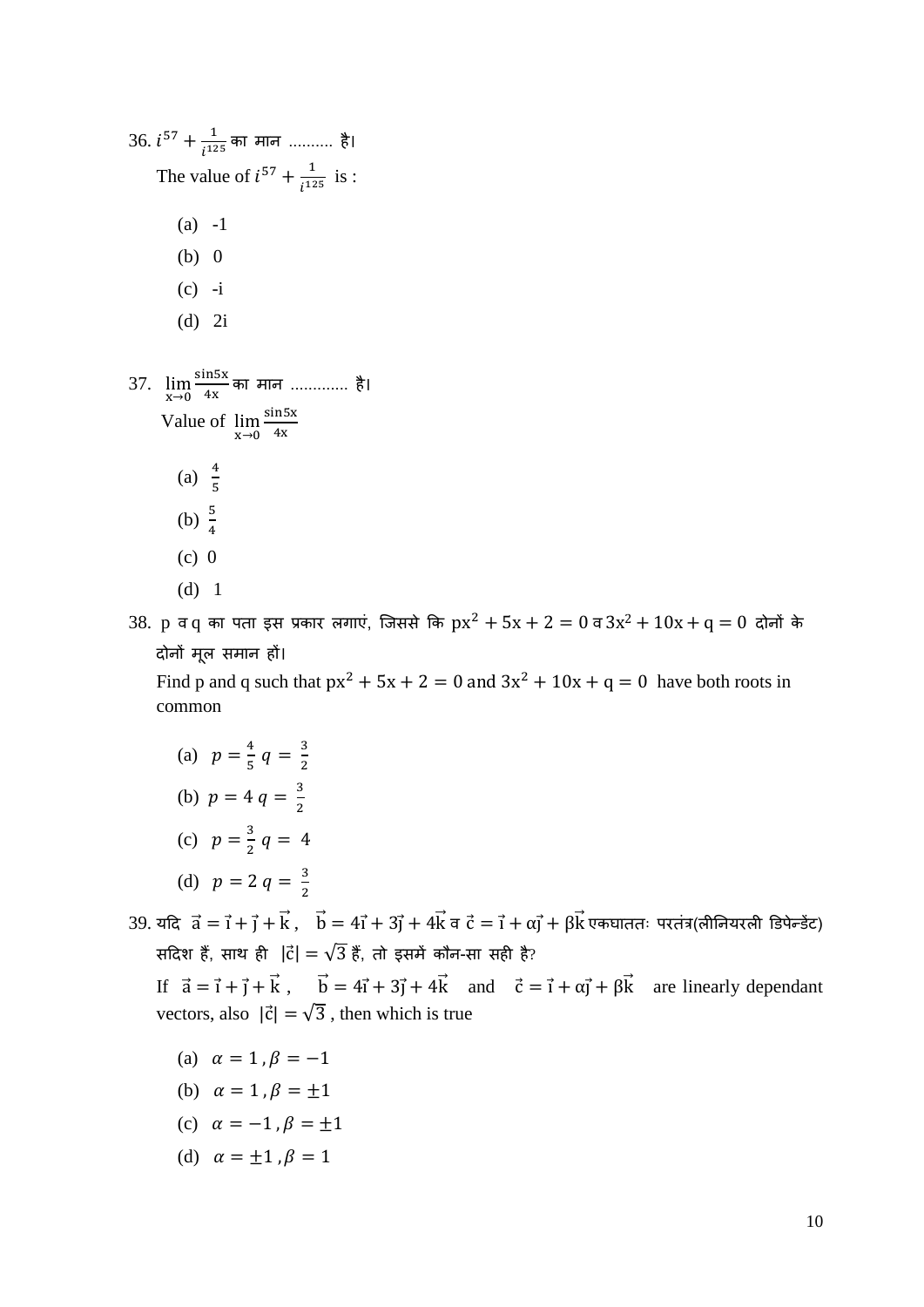40. 
$$
\overline{a} = \frac{1}{z} = \cos(60) + i \sin(60) \overline{b}
$$
,  $\overline{d} = \overline{c}$  and  $\overline{b} = \frac{1}{z} = \cos(60) + i \sin(60)$  what is the value of  $z$ ?  
\n(a)  $\frac{1}{2} - i \frac{\sqrt{3}}{2}$   
\n(b)  $\frac{1}{2} + i \frac{\sqrt{3}}{2}$   
\n(c)  $\frac{\sqrt{3}}{2} - i \frac{1}{2}$   
\n(d)  $\frac{\sqrt{3}}{2} + \frac{1}{2}$ 

41.  $\int \frac{d^2y}{dx^2}$  $\frac{d^2y}{dx^2} = \sqrt[3]{\frac{dy}{dx}}$  $\sqrt{\frac{dy}{dx}} + 4$  के ऑर्डर व डिग्री का पता लगाएं। Find the order and degree of  $\int \frac{d^2y}{dx^2}$  $\frac{d^2y}{dx^2} = \sqrt[3]{\frac{dy}{dx}}$  $\int \frac{dy}{dx} + 4$ 

- (a) 3, 2
- (b) 2, 3
- (c) 3 ,3
- (d) 2, 3

42.  $f(x, y) =$  $\left(x^{\frac{3}{2}} + y^{\frac{3}{2}}\right)$  $\overline{\phantom{a}}^{(x+y)}$  के फलन की समघातता की डिग्री .............. है। The degree of homogeneity of the function  $f(x, y) =$  $\left(x^{\frac{3}{2}} + y^{\frac{3}{2}}\right)$  $\frac{y}{(x+y)}$  is (a)  $\frac{2}{3}$ 

(b)  $\frac{1}{3}$ (c)  $\frac{1}{2}$ (d)  $\frac{3}{2}$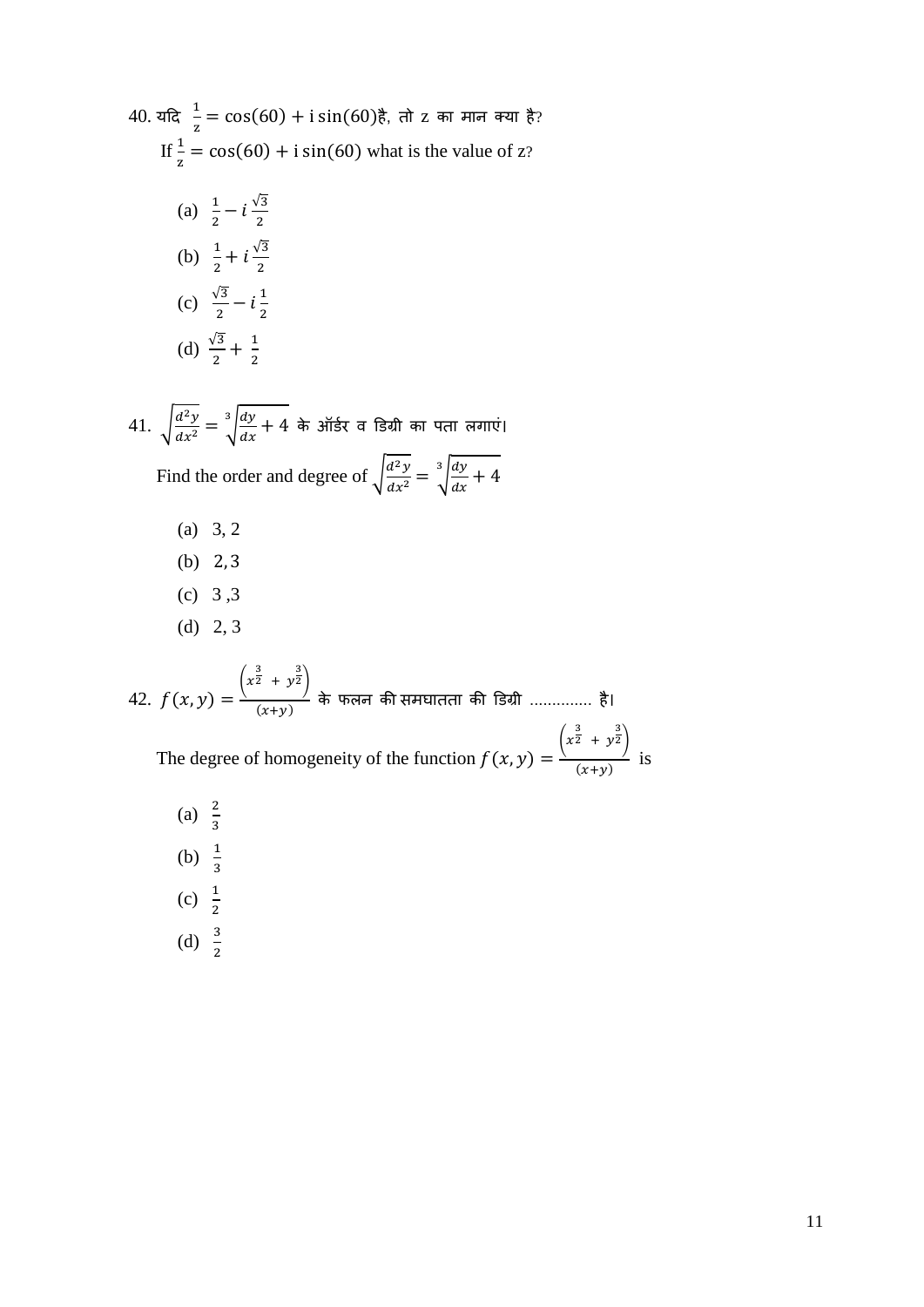## $43.$  निम्नलिखित में से कौन-सा समीकरण एकघात है?

Which of the following equation is linear

- (a)  $\frac{dy}{dx} + xy^2 = 1$ (b)  $x^2 \frac{dy}{dx}$  $\frac{dy}{dx} + y = e^x$ (c)  $\frac{dy}{dx} + 3y = xy^2$ (d)  $x \frac{dy}{dx}$  $\frac{dy}{dx} + y^2 = xy$
- $44.$  सेट  $A = [x: x \in R, x^2 = 16 \quad a \quad 2x = 6]$ ........................के बराबर है। The set  $A = [x : x \in R, x^2 = 16 \text{ and } 2x = 6]$  equal
	- (a) Φ
	- (b) [2,5,8]
	- (c) [3]
	- (d) [1,2]

45.  $(x + \frac{1}{x})$  $\left(\frac{1}{x}\right)^8$ के प्रसरण में पांचवें पद का पता लगाएं।

Find the fifth term in the expansion of  $\left(x + \frac{1}{x}\right)$  $\left(\frac{1}{x}\right)^8$ 

- (a) *8x*
- (b) *8C<sup>2</sup>*
- (c)  $8C_4x$
- (d)  $8C_4$
- 46. परवलय  $y^2 = 9x$  के पॉइंट  $(4,10)$  से गुज़रते स्पर्शी (टैजेंट) के एक समीकरण का पता लगाएं। Identify one of the equation of the tangent to the parabola  $y^2 = 9x$  which go through the point (4,10).
	- (a)  $y = \frac{x}{4}$  $\frac{x}{4} + 9$
	- (b)  $y = \frac{9x}{4}$ 4
	- (c)  $y = \frac{x}{4}$  $\frac{x}{4} + 3$
	- (d)  $y = \frac{9x}{4}$  $\frac{3x}{4} + 9$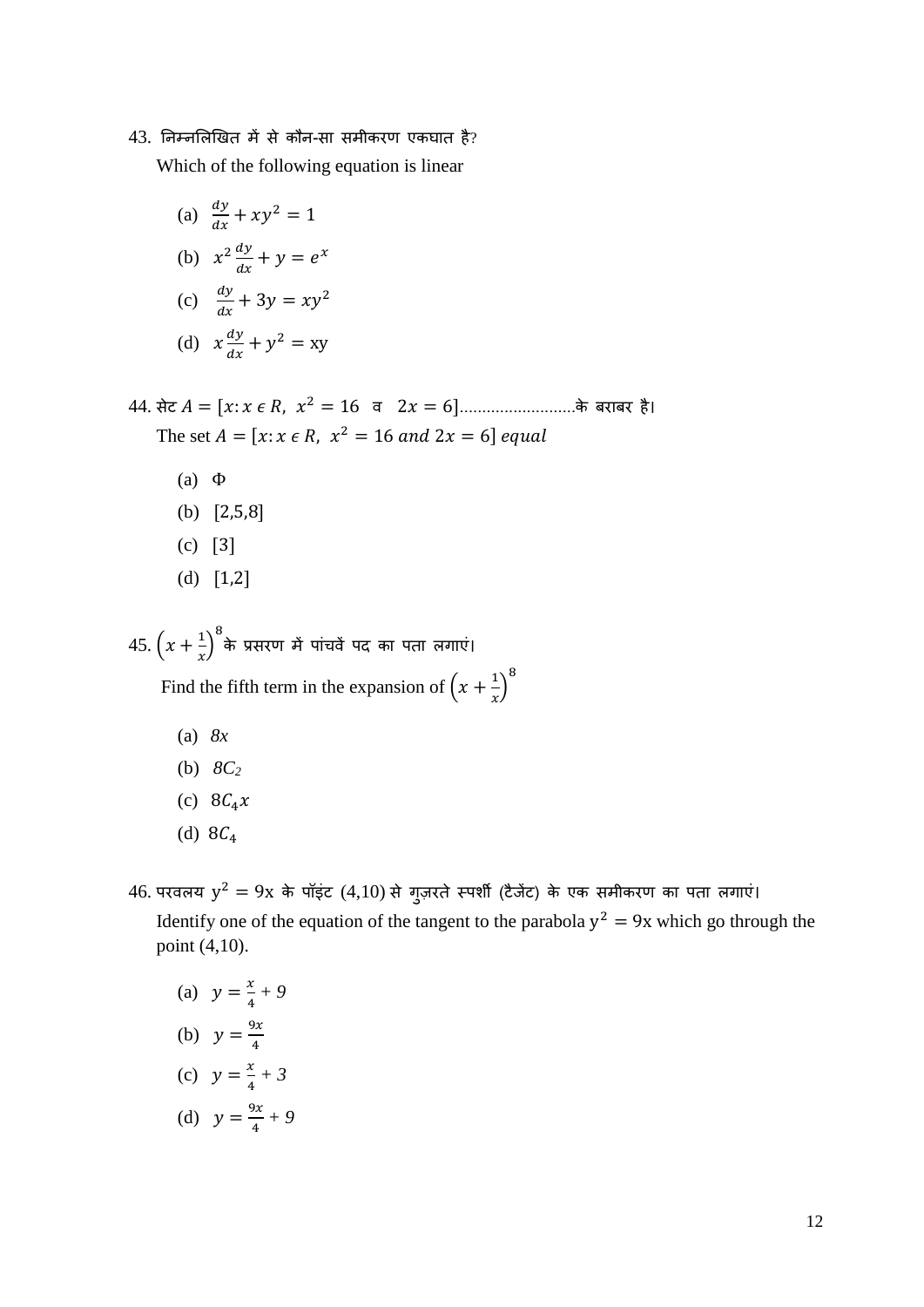- 47. यदि संतत यादच्छिक चर की प्रसंभाव्य घनत्व फलन को  $f(x) = e^{-x}$  ;  $0 \le x < \infty$  में दर्शाया गया है, तो माध्य ............ है। If the probability density function of a continuous random variable is given by  $f(x) = e^{-x}$ ;  $0 \le x < \infty$ . Then the mean is
	- (a) 0.1
	- (b) 0.5
	- (c) 2
	- (d) 1

48. यदि P(A ∩ B) = 70% तथा P(B) = 85% है, तो P(A/B) ...................... है। If  $P(A \cap B) = 70\%$  and  $P(B) = 85\%$ , then  $P(A/B)$  is

(a)  $\frac{14}{17}$ (b)  $\frac{17}{20}$ (c)  $\frac{7}{8}$ (d)  $\frac{1}{8}$ 

 $49.$  यदि |ā| = 8, |b̄| = 3 व |ā. b̄ | = 12√3 है, तो |ā X b̄ | का मान ................ है। If  $|\vec{a}| = 8$ ,  $|\vec{b}| = 3$  and  $|\vec{a} \cdot \vec{b}| = 12\sqrt{3}$ . Then the value of  $|\vec{a} \times \vec{b}|$  is

- (a) 6
- (b)  $12\sqrt{3}$
- (c) 12
- (d)  $4\sqrt{3}$

 $50$ . यदि व्रें एवं bं मात्रक सदिश हैं, तो √ $\overline{3}$  व्रें  $-\,\overrightarrow{b}$  के एक मात्रक सदिश होने हेतु व्रें व $\;\;\overrightarrow{b}$  के बीच का कोण ............... है।

If  $\vec{a}$  and  $\vec{b}$  are unit vectors then the angle between  $\vec{a}$  and  $\vec{b}$  for  $\sqrt{3}$   $\vec{a} - \vec{b}$  to be a unit vector

(a) 90 deg

- (b) 30 deg
- (c) 45 deg
- (d) 60 deg